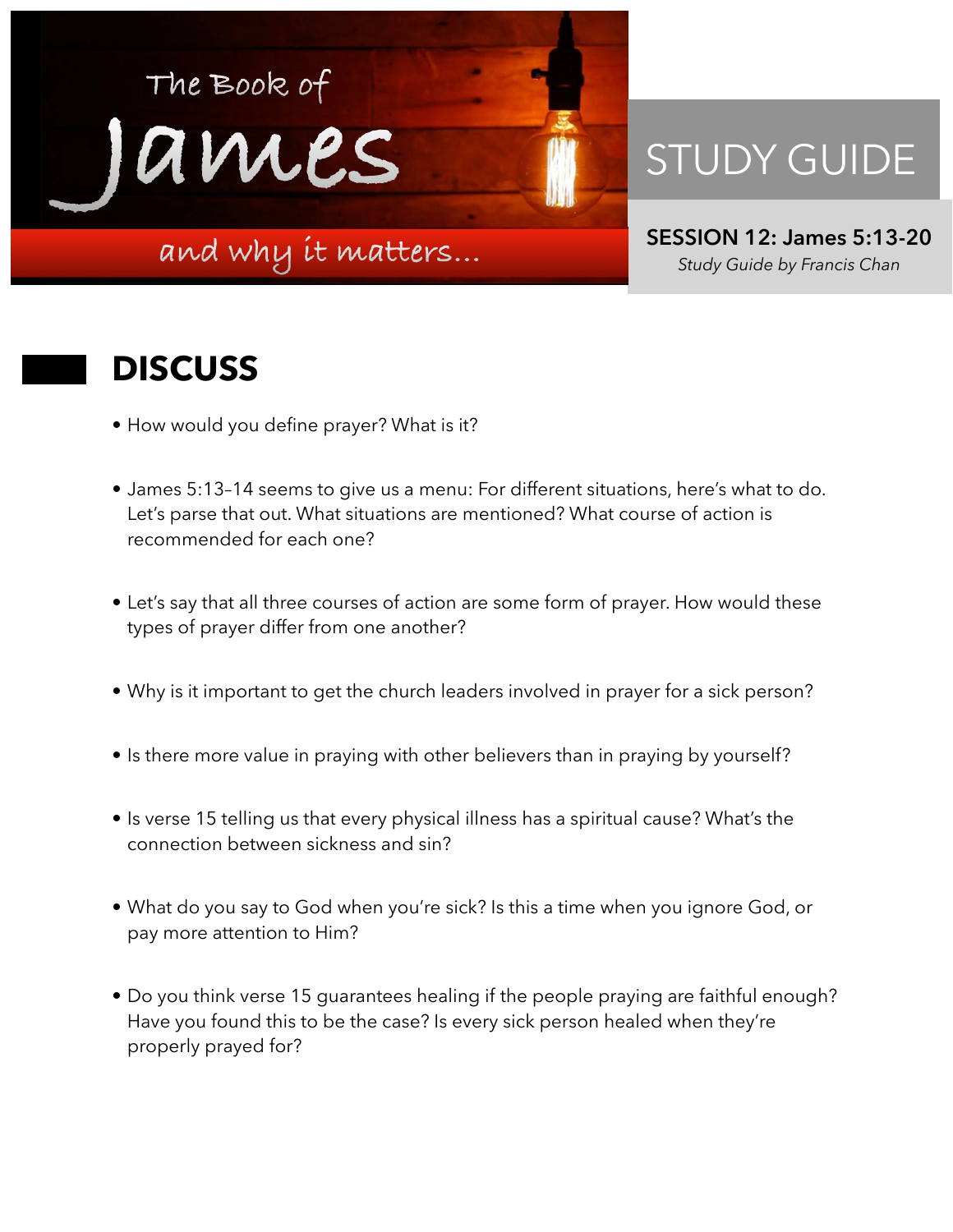- The end of verse 16 has a sentence that many people know and often quote. "The prayer of a righteous person has great power as it is working." What do you think that means?
- So let's ask the natural question: Who is righteous? Are we righteous? How do we become righteous? What distinguishes the righteous from the unrighteous?
- Why do you think "confessing your sins to each other" is so important for healing and answered prayers?
- As you look at the last two verses of James, how do they connect to the rest of this chapter? Can you make any sense of it?
- If we're right about the readers being like Pharisees—and take a glance at 4:11 to support that notion—how would they normally treat someone who "wanders from the truth"?

## **LIVE IT OUT**

*The book of James emphasizes the active side of our faith, so let's consider several ways we might put its teaching into practice.* 

**Prayer Journal:** Begin keeping a prayer journal, in which you record the things you pray for. Plan to check back periodically to see how God is changing the situation, and how He's changing you.

**Group Prayer:** If you don't already do this, connect with other believers for group prayer. Talk with a few friends about getting together on a regular basis to pray for the needs of your church and community.

**Care for the Sick:** Do you know anyone who's sick? How can you help them? Are there practical matters—errands to run—you could attend to? How could you encourage them? And don't neglect prayer—for and with the sick person.